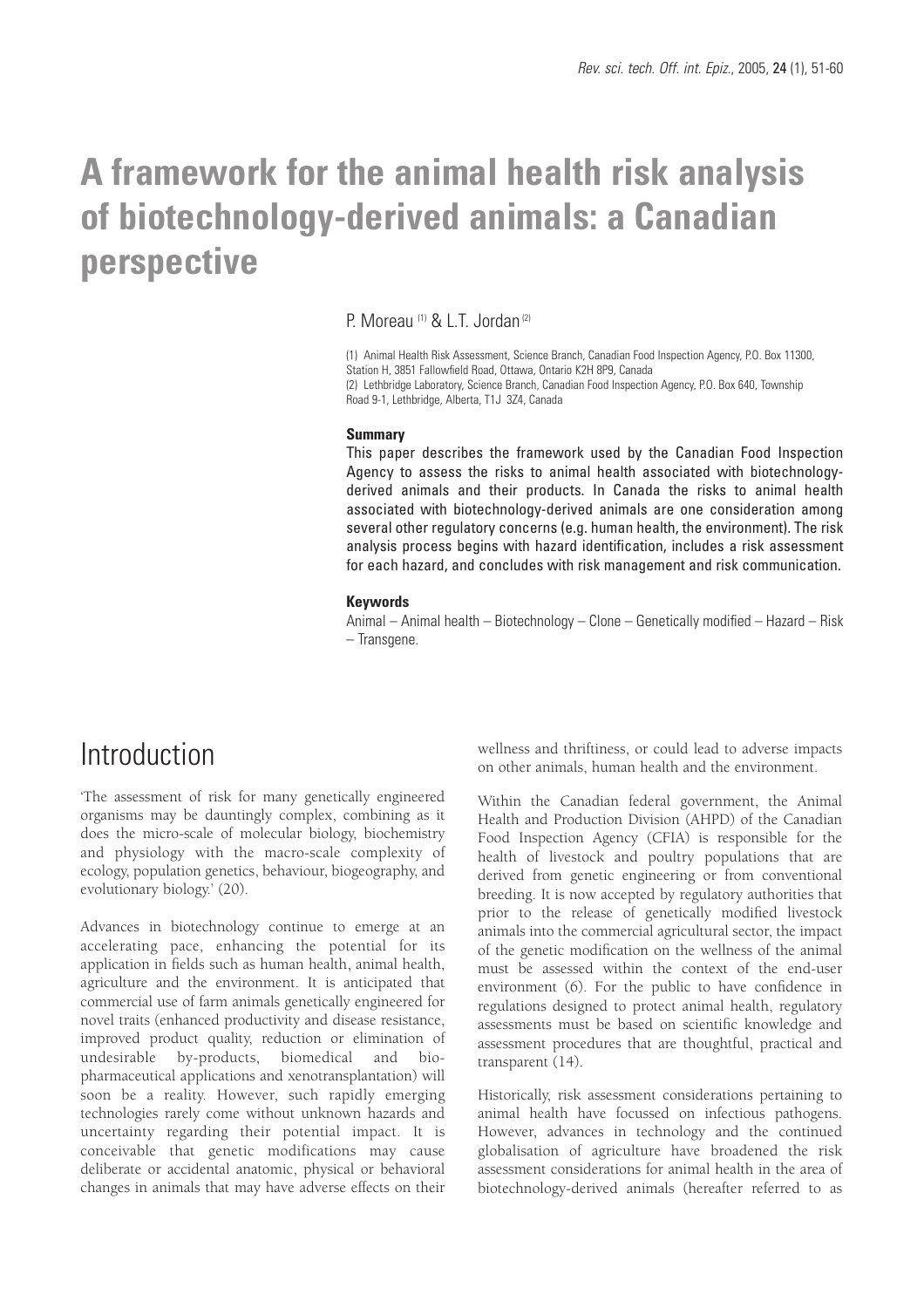'B-D animals') to include a wider range of potential risks. A document entitled 'Animal health risk analysis framework for biotechnology-derived animals' (4), prepared by the Animal Health Risk Analysis Unit (AHRA) of the CFIA, provides guidance to AHRA staff (and others) when performing risk assessments pertaining to B-D animals.

This article introduces the processes employed by the CFIA to assess the animal health-related risks posed by B-D animals. An overview of the institutional structure within the Canadian government and the application of the precautionary principle are also provided for a better understanding of the context in which risk assessment is conducted. The CFIA and several other government departments, reflecting their respective regulatory mandates (animal health, human health, environmental impact, etc.), are involved in the assessment of any given B-D animal or its products. Dr H. Kochhar of the CFIA discusses the legislative framework for the regulation of B-D animals elsewhere in this volume. Human health and environmental impacts related to B-D animals are assessed by the federal departments of Health Canada and Environment Canada, respectively, and will not be addressed in this paper. However, before the sale of B-D animals, or their release into the environment, risk assessments conducted by those departments will need to be taken into consideration. Transgenic fish are the responsibility of the Department of Fisheries and Oceans and will also not be discussed in this paper.

## **Definitions**

### **Animal**

For the purposes of risk analyses of B-D animals, the term 'animal' 'includes an embryo and a fertilised egg or ovum' (11).

## **Biotechnology**

Biotechnology is defined as 'the application of science and engineering to the direct or indirect use of living organisms or parts or products of living organisms in their natural or modified forms' (12).

Modern biotechnology is defined in Article 3 of the 'Cartagena Protocol' under the Convention on Biological Diversity as:

'The application of:

*a) in vitro* nucleic acid techniques, including recombinant deoxyribonucleic acid (DNA) and direct injection of nucleic acid into cells or organelles, or

*b)* fusion of cells beyond the taxonomic family, that overcome natural physiological reproductive or recombination barriers and that are not techniques used in traditional breeding and selection' (21).

### **Biotechnology-derived animals**

The term 'biotechnology-derived animals' refers to animals that have been produced through biotechnological methods. This term may include, but is not limited to, the following categories of animals (1):

– genetically engineered or modified animals, in which genetic material has been added, deleted, silenced or altered to influence the expression of genes and traits

– cloned animals derived by nuclear transfer from embryonic or somatic cells

- chimeric animals
- interspecies hybrids

– animals derived from *in vitro* cultivation, such as oocyte maturation or manipulation of embryos.

### **Hazard**

A hazard is defined as an element or event that poses potential harm, i.e. an element that may cause an adverse event or may result in an adverse outcome. A hazard is identified by describing what might go wrong and how that might happen (2). Covello and Merkhofer (10) define a hazard as a source of risk that does not necessarily produce risk (i.e. a source with the potential to produce risk). A hazard produces risk only if an exposure pathway exists and if exposure creates the possibility of adverse consequences.

## **Risk**

Risk is the likelihood of the occurrence and the magnitude of the consequences of an adverse event: a measure of the probability of harm and the severity of the impact of a hazard. Objective measurement and scientific repeatability are key features of risk evaluation. In risk studies it is common, especially in oral communication, to use the term 'risk' synonymously with the likelihood (probability or frequency) of the occurrence of a hazardous event. In such instances the magnitude of the event is assumed to be significant (2, 3).

### **Risk analysis**

Risk analysis is the process that includes risk assessment, risk management and risk communication (3, 10).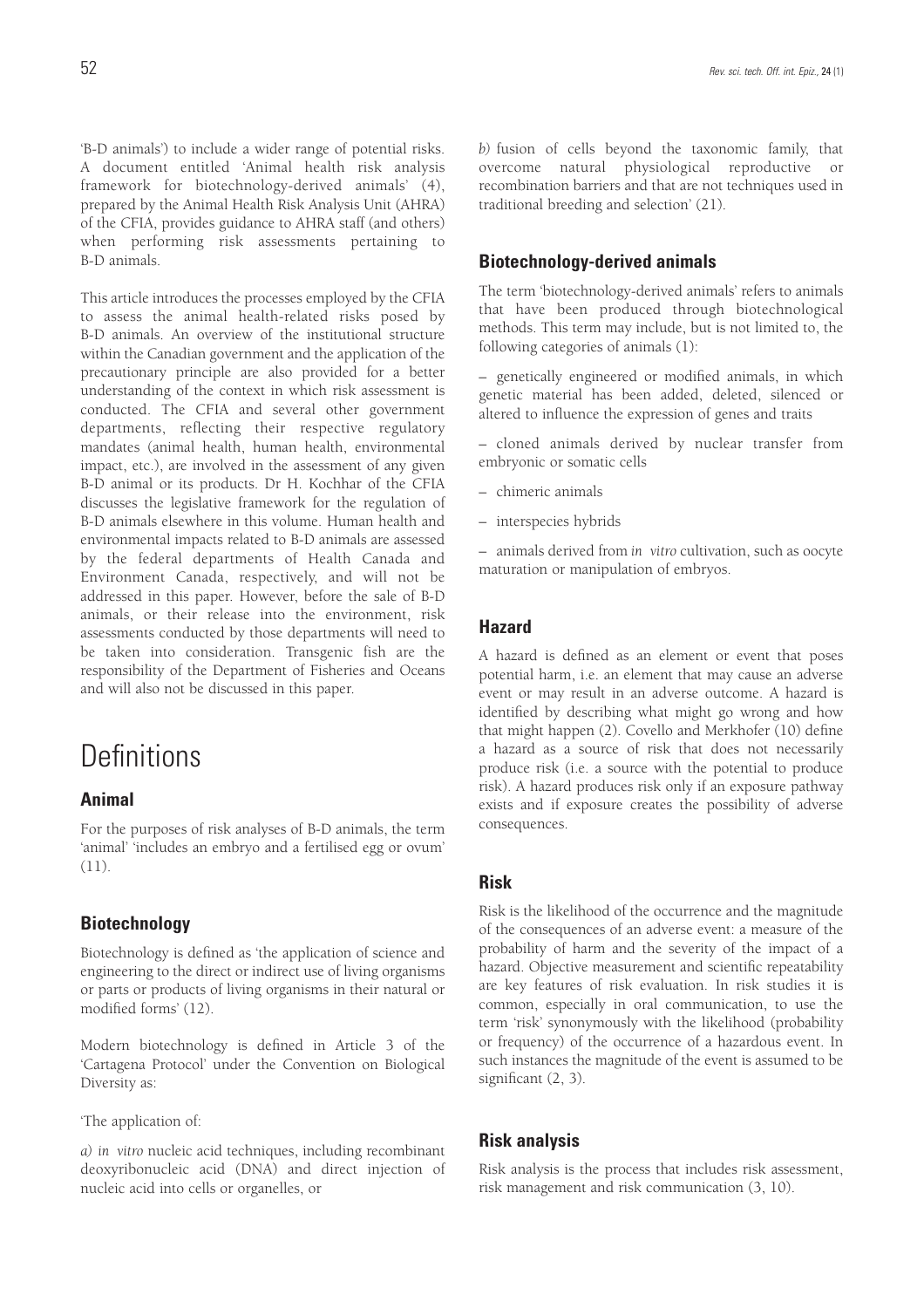### **Risk assessment**

Risk assessment is the process of identifying a hazard and evaluating the risk of a specific hazard in absolute or relative terms. The risk assessment process involves four interrelated steps:

- release assessment
- exposure assessment
- consequence assessment
- risk estimation.

It includes estimates of uncertainty in the assessment process and is an objective, repeatable, scientific process. Quantitative risk assessment characterises the risk in numerical representations (2, 3). Qualitative risk assessment characterises the likelihood of the outcome or the magnitude of the consequences in qualitative terms such as 'high', 'medium', 'low' or 'negligible' (17).

## Institutional context

In Canada the CFIA has the federal mandate for safeguarding Canada's food supply, protecting plants and maintaining animal health. To fulfil this mandate the CFIA sets strategic goals that support the broader priorities of the Government of Canada, which include protecting public health, contributing to economic growth, protecting the environment, contributing to public security and promoting good governance (8, 14).

Within the CFIA different divisions share responsibilities and carry out the mandate of the Agency by regulating and assessing the safety of agricultural products derived from biotechnology (including plants, biofertilizers, animal feeds and veterinary biologics). Through various assessment processes, these agricultural products are evaluated by the CFIA (often in conjunction with other regulatory authorities) for their safety and efficacy in animals, possible effects on the environment, and for effects on humans exposed to these materials. The Plant Biosafety Office is responsible for the assessment of plants with novel traits, the Plant Production Division is responsible for assessing the safety of fertilizers, and the Feed Section and the Veterinary Biologics Section of the AHPD are responsible for the assessment of animal feeds and veterinary biologics, respectively. The Animal Biotechnology Unit (ABU) of the CFIA is consulted by Environment Canada (the federal department that has the legislative authority on genetically modified animals under the 'Canadian Environmental Protection Act') regarding animal health matters related to B-D animals.

The Royal Society of Canada has identified independence, objectivity and transparency of risk assessment procedures as major issues (19). The CFIA is committed to operating with transparency (9, 14): consultations with stakeholders on issues related to biotechnology have been held on many occasions, and protocols and procedures used to conduct risk assessments are available to the public, as are final risk assessment documents. The CFIA organisational structure separates the task of risk assessment from risk management decision-making to ensure that risk assessments are not influenced by prior regulatory conclusions (14). The AHRA Unit of the Science Branch conducts risk assessments at the request of the AHPD of the Program Branch and risk assessment documents are made available on the Internet. Reviews by experts external to the Canadian government may also be conducted.

## Risk analysis procedures for biotechnology-derived animals

## **The general process of conducting a risk analysis**

Risk analysis is the process of identifying hazards, analysing the likelihood of the occurrence of an adverse event, determining the significance of the potential impact, devising methods for hazard management and communicating this assessment to applicants and stakeholders (16, 17).

### **Initiation of the process**

The process of risk analysis is initiated by Environment Canada and/or Health Canada following a request made by a notifier to release a B-D animal or its products into the environment. The notifier must provide detailed information as required under the New Substances Notification Regulations of the 'Canadian Environmental Protection Act, 1999' (13). Depending on the end use, the CFIA may be asked to collaborate by conducting a risk analysis and to provide an expert opinion from the animal health perspective as to whether or not to authorise the release of an animal or its derived products. The process for approving a commodity remains constant regardless of whether the request is for single, multiple or continuous release of B-D animals or their derived products. Figure 1 describes the steps of the risk analysis procedure used by the CFIA beginning with the initiation of a request and concluding with the CFIA recommendations to Environment Canada and Health Canada.

The information supplied under the New Substances Notification Regulations and a form requesting that a risk assessment be conducted is sent to AHRA by ABU of the AHPD. The request form requires information such as the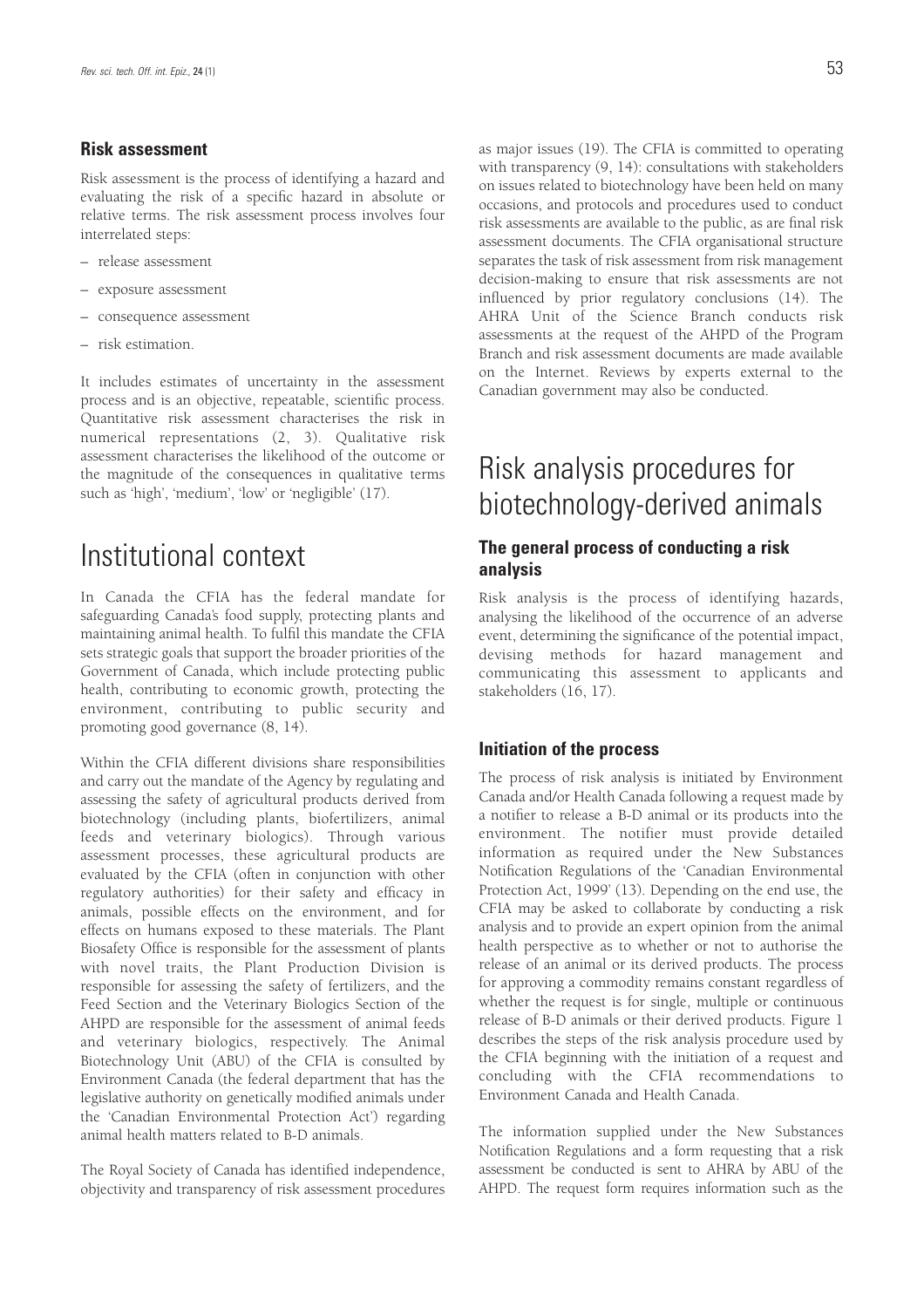

AHPD: Animal Health and Production Division

AHRA: Animal Health Risk Analysis Unit

#### **Fig.1**

#### **Risk analysis procedure for biotechnology-derived animals in Canada**

history, background and description of the commodity, including production protocols, and the volume, quantity, frequency and time-frame of the proposed release. Additional information may be required from the applicant in order to conduct a risk assessment, as described in Table I.

### **Risk assessment process**

The risk assessment process begins with the identification and characterisation of animal health disease risks or biological hazards, and follows with an estimation of the likelihood of their occurrence and the magnitude of the consequences (17). Because B-D animals could potentially present new hazards not usually encountered in more routine animal health risk assessments, the task of performing risk assessments on the animal health of B-D animals is more complex. In addition, as each genetic modification on B-D animals presents a different set of circumstances and potential risks, assessments must be performed on a case-by-case basis. This is consistent with the recommendations of the Royal Society of Canada (19), the Food and Agriculture Organization and the World Health Organization (15). This process is warranted because of the large number of variables involved, such as:

- the species
- the health status of herds/flocks and individual animals
- the techniques and materials employed in production
- the transgene used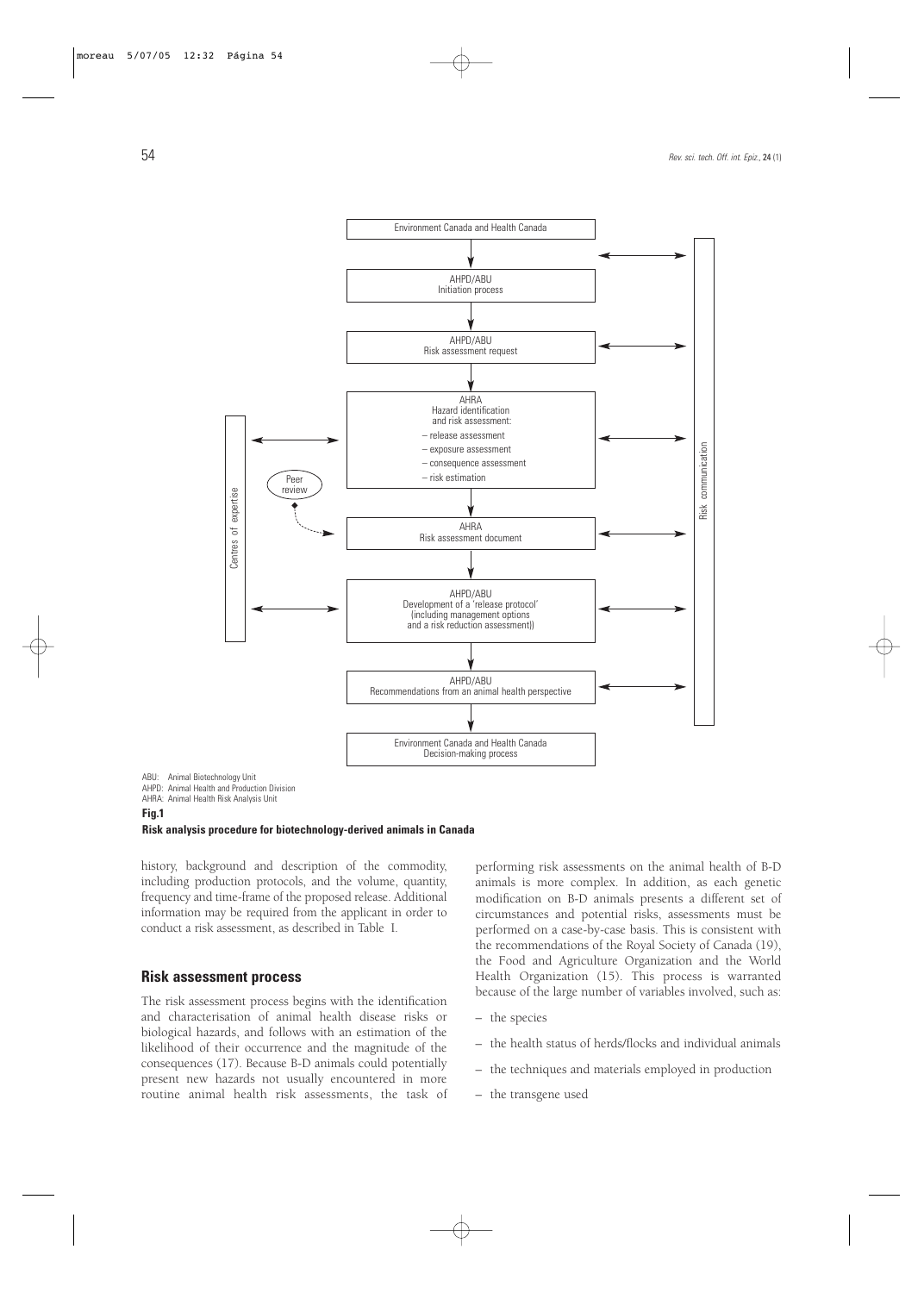#### **Table I**

### **Information required from the applicant when submitting a request to the Canadian authorities to releasea biotechnology-derived animal into the environment** (4)

#### **All sections of the document must be completed by the applicant. If an applicant considers a section not to be applicable, the rationale must be stated in the document**

|    | 1. Summary description of animal or product                             |  | 5.2 Genetic characterisation                                                          |
|----|-------------------------------------------------------------------------|--|---------------------------------------------------------------------------------------|
|    | 2. Reason for production                                                |  | - karyotyping                                                                         |
|    | 3. Details of production                                                |  | - microsatellite deoxyribonucleic acid (DNA) analysis<br>- mitochondrial DNA analysis |
|    | 3.1 Source of genetic material                                          |  | - characterisation of transgene                                                       |
|    | - gene product information (physiological function, biological effects, |  | - copy number                                                                         |
|    | toxicity, etc.)                                                         |  | - sequence                                                                            |
|    | 3.2 Source of donor animals                                             |  | $-$ genomic location                                                                  |
|    | - species, breeds/strains, origin (domestic, foreign)                   |  | - gene expression: messenger ribonucleic acid (mRNA) detection                        |
|    | - other relevant information                                            |  | and levels                                                                            |
|    | 3.3 Health status of donor animals                                      |  | - information concerning the shedding of the transgene from                           |
|    | - serology and other laboratory reports                                 |  | the organism                                                                          |
|    | - health status of herd of origin                                       |  | - information concerning the stability of the transgene                               |
|    | - clinical disease                                                      |  | - information on the transmission and expression of the transgene                     |
|    | 3.4 Source of recipient animals                                         |  | through subsequent generations (homozygous versus heterozygous,                       |
|    | - species, breeds/strains, origin (domestic, foreign)                   |  | transmission via germplasm)                                                           |
|    | - other relevant information                                            |  | $-$ a description of methods that can be used to distinguish and                      |
|    | 3.5 Health status of recipient animals                                  |  | detect the modified organism                                                          |
|    | - serology and other laboratory reports                                 |  | 5.3 Transgene product                                                                 |
|    | - health status of herd of origin                                       |  | - sites of production                                                                 |
|    | - clinical disease history                                              |  | - levels of production                                                                |
| 4. | Cloned/transgenic animal production                                     |  | - shedding of product                                                                 |
|    | 4.1 Sources and quality control of reagents                             |  | - leaking of product into non-target tissues                                          |
|    | 4.2 Detailed description of techniques employed                         |  | 5.4 Biological and ecological characteristics                                         |
|    | - methods and steps taken to make the modifications                     |  | $-$ life cycle                                                                        |
|    | - methods of accomplishing genetic modifications                        |  | - reproductive biology                                                                |
|    | - numbers of embryos/animals used                                       |  | - adverse ecological effects (pathogenicity, toxicity and invasiveness)               |
|    |                                                                         |  | - geographical description and habitat                                                |
|    | 5. Characterisation of cloned/transgenic animals                        |  | - potential for dispersal of traits by gene transfer                                  |
|    | 5.1 Health evaluation of founder animals and subsequent generations     |  | - locations and situations where organism has caused ecological effects               |
|    | - species, breed, origin                                                |  | - involvement in biogeochemical cycling                                               |
|    | $-$ clinical examination                                                |  | - involvement with other organisms in the environment                                 |
|    | - clinical biochemistry                                                 |  | - conditions required for survival, growth, reproduction                              |
|    | - haematology                                                           |  | and overwintering                                                                     |
|    | - specific serological examination                                      |  | - capability of the organism to act as a vector for harmful                           |
|    | - others (e.g. immune function tests, etc.)                             |  | agents (pathogens, toxins)                                                            |
|    |                                                                         |  | - mechanisms of dispersal of the organism and modes of                                |
|    |                                                                         |  | interaction with any dispersal agents                                                 |

– the potential for exposure to the environment (biological and ecological characteristics of the animal)

– the end use of the animal or its products.

## Hazard identification

Hazard identification is a categorisation step that identifies biological agents, and genotypic and phenotypic changes, as potential hazards that could be introduced with a commodity or activity and for which pathways exist for exposure of susceptible animals or humans to these hazards. This process occurs through the collection of evidence found in the literature and includes consultation with experts within Canada and internationally.

In contrast to conventional import risk assessments, assessments of B-D animals include consideration not only of hazards associated with infectious pathogens (3), but also hazards related to the impact of the genetic modification, e.g. the effects on animal health and welfare of any changes in diversity and sustainability that result from the genetic modifications. Criteria to identify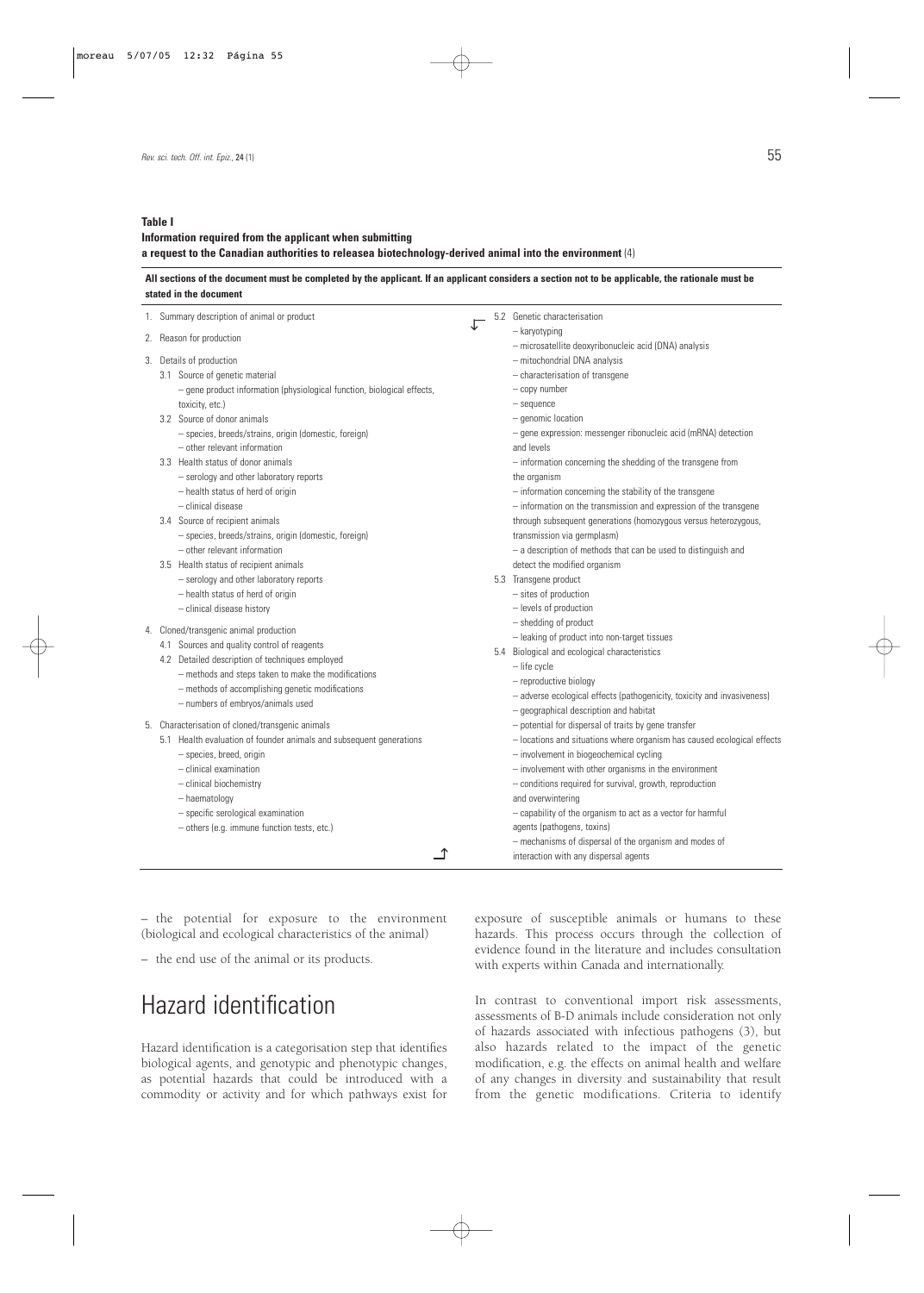infectious hazards are described in the Animal Health and Production Risk Analysis Framework (3).

Table II lists potential hazards related to the techniques and methods used to produce B-D animals. Because of the rapid pace of advancement in the field of animal biotechnology, genotypic and phenotypic hazards have not been completely identified and characterised. This list of hazards represents a snapshot in time and will be updated to keep pace with the technology as it develops and evolves.

The production of B-D animals is a sequential series of events that cannot be viewed in isolation. In the case of transgenic animals, the series begins with the generation of transgenic founder animals and ends with the production of a group of transgenic animals exhibiting the desired trait. Risk must be evaluated throughout this process (including during the production of subsequent generations) and should include consideration of whether or not the transgene is present in a heterozygous or homozygous state. Similarly, cloned animals must be evaluated from the generation of the initial cloned animal to the production of progeny.

## Risk assessment steps

### **Release assessment**

A release assessment describes and quantifies the potential of a risk source (the animal or animal products) to release or introduce a hazard into an environment accessible to animal and human populations, and includes the risk to the B-D animals themselves and subsequent generations.

Release assessment involves consideration of the prevalence of the hazard, the point at which the hazard can be detected and the methods used to detect the hazard. The release assessment typically describes the type, amount, timing, and probability of the release of the hazard. In addition, the release assessment will include consideration of how these factors may change as a result of various actions, events or measures outlined in the release protocol. The various types of hazards – infectious, genotypic and phenotypic – dictate the variety of measures that need to be considered in the release assessment. In addition, all release assessments of B-D animals and their derived products must include consideration of the effects of animal waste products.

#### **Exposure assessment**

An exposure assessment describes and quantifies the relevant conditions and characteristics associated with potential exposure to hazards produced or released by a

#### **Table II**

#### **Hazards related to the techniques and methods used in the production of biotechnology-derived animals** (4)

- 1. Technique or process-based hazards
	- 1.1 Adventitious infectious agent transfer – viral, bacterial, fungal, prion
		- vector virus crossing species barrier
	- 1.2 Endogenous retroviral activation
		- activation associated with infection and/or neoplastic agent
	- 1.3 Heteroplasmy of mitochondria
		- metabolic disorders
	- 1.4 Embryo manipulation/use of cell culture
		- large-offspring syndrome and metabolic diseases
		- pregnancy loss
		- neonatal mortality
		- young animal morbidity/mortality associated with congenital and developmental defects
- 2. Transgene or product-based hazards

Transgene expression

- altered reproductive physiology (lack of libido, female anestrus)
- growth disturbances in the transgenic animal
- altered metabolic pathways with concentration of toxin in tissues
- excess transgene expression/production of product or its metabolite
- pleiotropic effects of transgene expression
- ectopic expression of transgene/production of product or its metabolite
- 3. Insertional mutagenesis/mutation-based hazards

Insertional mutagenesis/mutation

- disruption of endogenous gene function causing immune
- suppression and infectious diseases
- altered metabolic pathways due to toxin production
- lethal congenital/developmental defects
- 4. Other hazards

4.1 Transfer of antibiotic resistance genes from cells of transgene (TG) animals to the environment

- transfer of antibiotic resistance gene to the environment
- 4.2 Transfer of TG-bearing deoxyribonucleic acid (DNA) through the digestive tract
	- passage and persistence of transgene-bearing DNA in the digestive tract
- 4.3 Transfer of TG to domestic animal populations, wildlife populations and ecosystems
	- spread of transgene into indigenous domestic animals or wildlife

5. Hazards associated with interspecies hybrid animals produced by in vitro techniques

> – disproportionate size and shape of offspring associated with hybrid genetics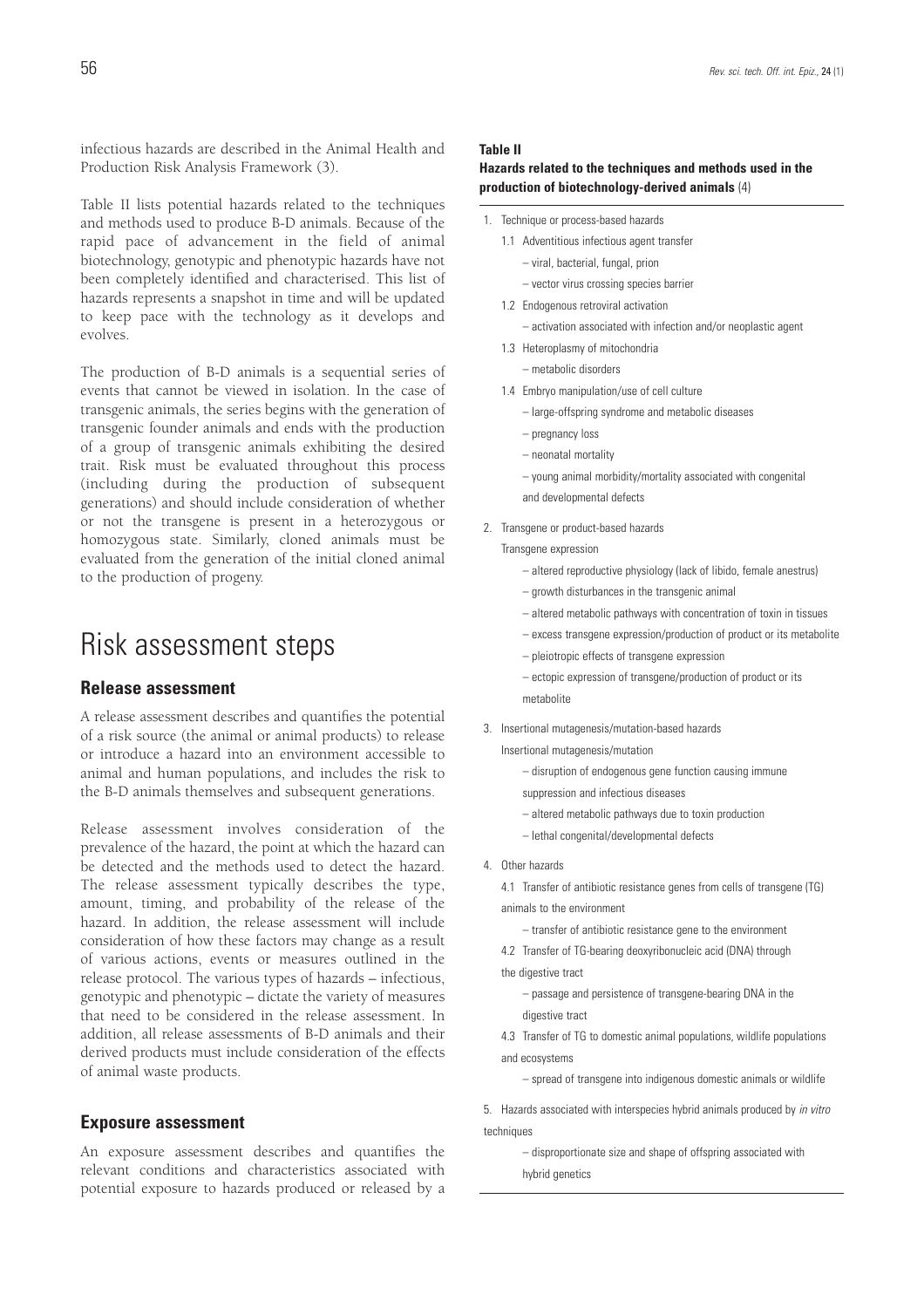given risk source. The exposure assessment typically describes the amount, timing, frequency, and routes of exposure, as well as the number, species and characteristics of the animal populations that might be exposed. For B-D animals this may include exposure of the B-D animal itself or other animal populations.

#### **Consequence assessment**

A consequence assessment describes and quantifies the consequences of exposure to a specified hazard. A situation must exist in which the exposure produces adverse animal health or environmental consequences. The consequence assessment typically specifies the impact on animal health sustained under given exposure scenarios. In conventional import, related risk assessments consequences are related to infectious pathogens and may include:

– animal mortality and morbidity

– production losses (e.g. decreased reproductive efficiency, feed conversion, etc.)

– costs associated with disease control (e.g. veterinary fees, vaccination, antibiotics, depopulation, decontamination, etc.)

- restricted market sales (e.g. domestic or export, live animals or animal products)
- human health implications (e.g. zoonotic disease).

Such consequences also apply with respect to B-D animals. In addition, other consequences related to unique genotypic and phenotypic hazards, such as the following, should be considered:

– costs associated with genotypic and phenotypic changes in B-D animals (e.g. immune function effects)

– loss of genetic diversity

– costs associated with tracing B-D animals and their products

– impacts on commercial market sales related to consumer acceptance

– welfare concerns (e.g. repetitive invasive procedures, animal handling and restraint)

– adverse consequences to the environment, including the disruption of ecosystems and the extinction of native species (4, 22).

## **Risk estimation**

Depending on the B-D animal or product involved, it may be difficult or inappropriate to conduct a quantitative risk estimation due to a high level of uncertainty and lack of information. Therefore, a qualitative or semi-quantitative risk estimation may be more appropriate, at this point in time, when assessing risks to animal health associated with B-D animals or their products. As more information becomes available, quantitative risk assessments may be feasible.

Risk estimation integrates the results from the release, exposure and consequence assessments to produce an overall measure of risk. The results of this process are estimates of the magnitude of the potential adverse health or environmental consequences, and include the probabilities, uncertainties and, if available, the degree of confidence associated with these estimates. Therefore, risk estimation takes into account the whole of the risk pathway from hazard identification to the potential consequences of exposure. It is thus an analysis of the summation of the findings of the release, exposure and consequence assessments (17).

At this stage a peer review process may be appropriate to validate the approach and the results obtained based on the available information. The importance of peer review, particularly for risk assessments related to biotechnology, has been highlighted in several reports and studies (5, 19).

### **Risk management and communication**

The remaining steps in the risk analysis process include risk management and risk communication. Risk management is the responsibility of the Director of the AHPD and the ABU. Based on the tolerability of the estimated risk, the ABU develops a 'release protocol' authorising the use of the animal or its derived products, and proposes mitigation measures and evaluates the efficacy of these measures in reducing the identified risk. Efficacy is the degree by which a proposed measure reduces the likelihood and magnitude of adverse biological and economic consequences. Evaluating the efficacy is an iterative process that involves the incorporation of proposed risk mitigation measures into the initial risk assessment, which is then re-evaluated to determine the degree of risk reduction.

Risk mitigation measures incorporated in the release protocol may include, but are not limited to:

- biocontainment requirements for the animal or product
- breeding restrictions
- requirements for labelling
- requirements for traceability
- monitoring requirements (gene stability, health effects, gene expression, etc.)
- disposal and decontamination procedures.

<sup>–</sup> perinatal mortality and morbidity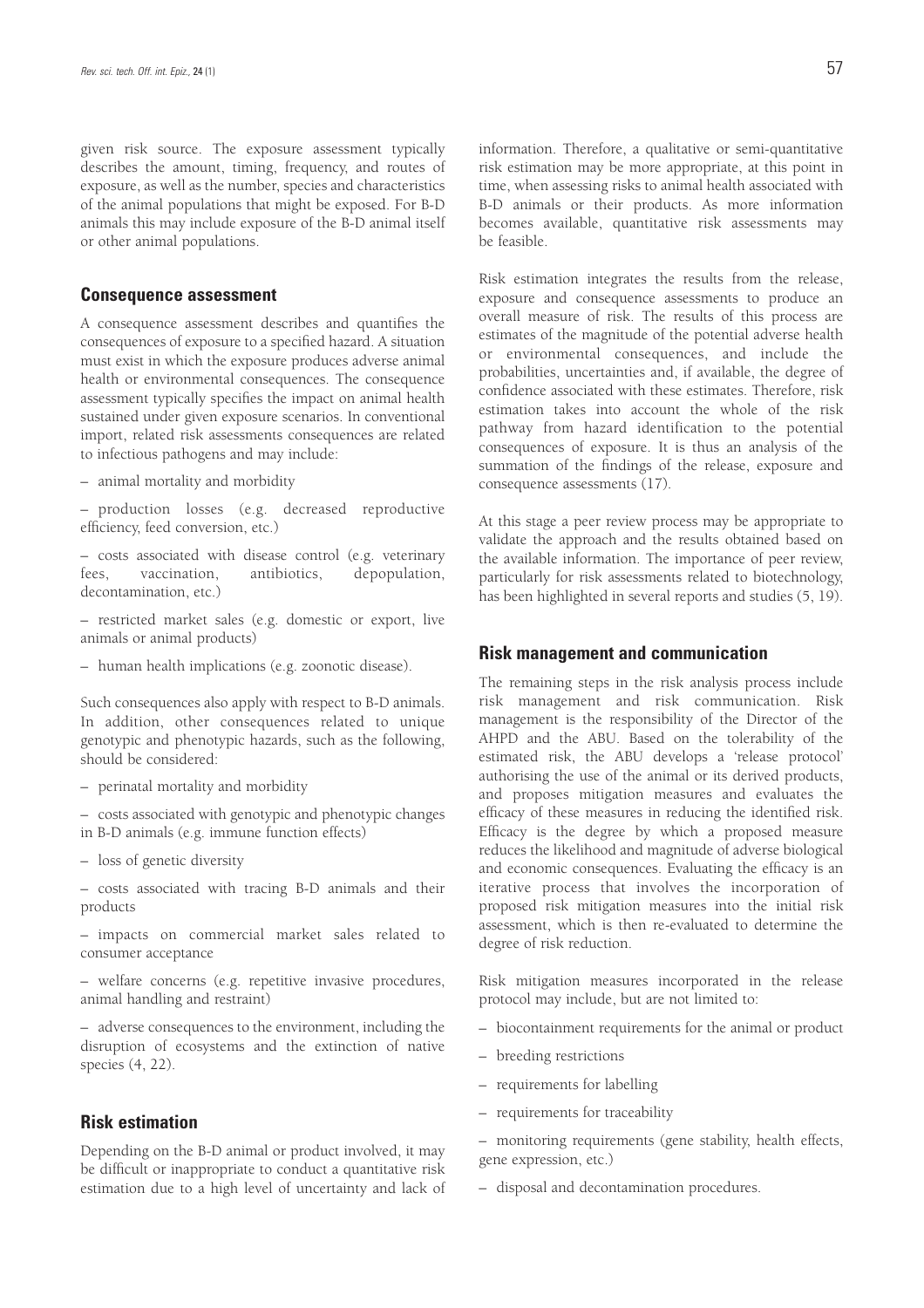Based on the animal health risk analysis, the CFIA makes a recommendation to Environment Canada and Health Canada to accept (or decline) the release of the animal or its derived products into the environment. This recommendation is utilized with other assessments made by these departments examining environmental and human health concerns in order to make a final decision regarding the release of the B-D animal or its products.

## The precautionary principle

The Canadian government has an obligation to ensure that these new technologies are implemented without undue risk to animal health, human health or the environment. Perhaps the greatest challenge faced by those performing the risk assessment is the relative newness of and rapid progress in the technologies involved, and the paucity of data needed to answer some of the questions. While 'the assessment of risk for many genetically engineered organisms may be dauntingly complex' (20), there are, fortunately, tools available to assist the analyst faced with this challenge.

The Canadian government recognises the utility of the 'precautionary principle' in risk analysis and has produced guidelines for its application (18). The application of the precautionary principle is based on three tenets: 'the need for a decision, a risk of serious or irreversible harm, and a lack of full scientific certainty'. Although application of the precautionary principle is primarily associated with risk management, its use must be based upon a 'scientifically sound or credible scientific basis', which in this model is derived largely from the risk assessment. The risk assessment is also important in identifying what types of follow-up activities may be warranted following the release of a B-D animal or its products, which is an important component of the precautionary principle.

## Conclusion

With respect to the regulation of B-D animals and their products, the principal responsibility of the CFIA is to protect Canada's livestock and maintain a sustainable animal resource base. The CFIA also has roles in

promoting science-based regulation, maintaining an effective regulatory framework, and protecting consumers and the market place from unfair practices. By meeting these objectives the CFIA provides a fair and effective environment in which commodities, including B-D animals and their products, can be regulated.

Animal biotechnology presents new challenges for regulatory risk analysts and risk managers, and also for laboratory staff, field operational staff and others involved in supporting and implementing policy. Risk analysts and managers, at this early stage in the production of B-D animals, make judgments based upon data extrapolated from related studies using other types of genetic modifications or different species, often utilising material supplied by the companies marketing their products. In this context, the CFIA intends to maintain a high level of public trust by ensuring the impartiality, integrity and transparency of all its decision making processes that are related to B-D animals and their products.

Research scientists involved in regulatory work have an important role to play in the risk assessment process by providing expert opinions to the risk analyst, performing research to answer certain questions and performing testing to assist in 'tracking' genetic modifications. Ideally, there needs to be an ongoing exchange between risk analysts, risk managers and research scientists on these issues.

It is perhaps reasonable to believe that in the coming years the analysis of the risks associated with B-D animals will become routine as it has for the import of conventional animals and animal products. Ongoing improvements in the techniques of B-D animal production will probably reduce the incidence of animal health problems now recognised. The continued growth of the body of knowledge will reduce the uncertainties that now exist, and new techniques and further experience will improve methods of risk management. Conversely, future research and new techniques will perhaps identify additional problems for the risk analyst to deal with – as old issues become resolved, new ones will emerge. It is safe to assume that the challenges presented by animal biotechnology for the risk analyst and other regulatory staff will continue for some time to come.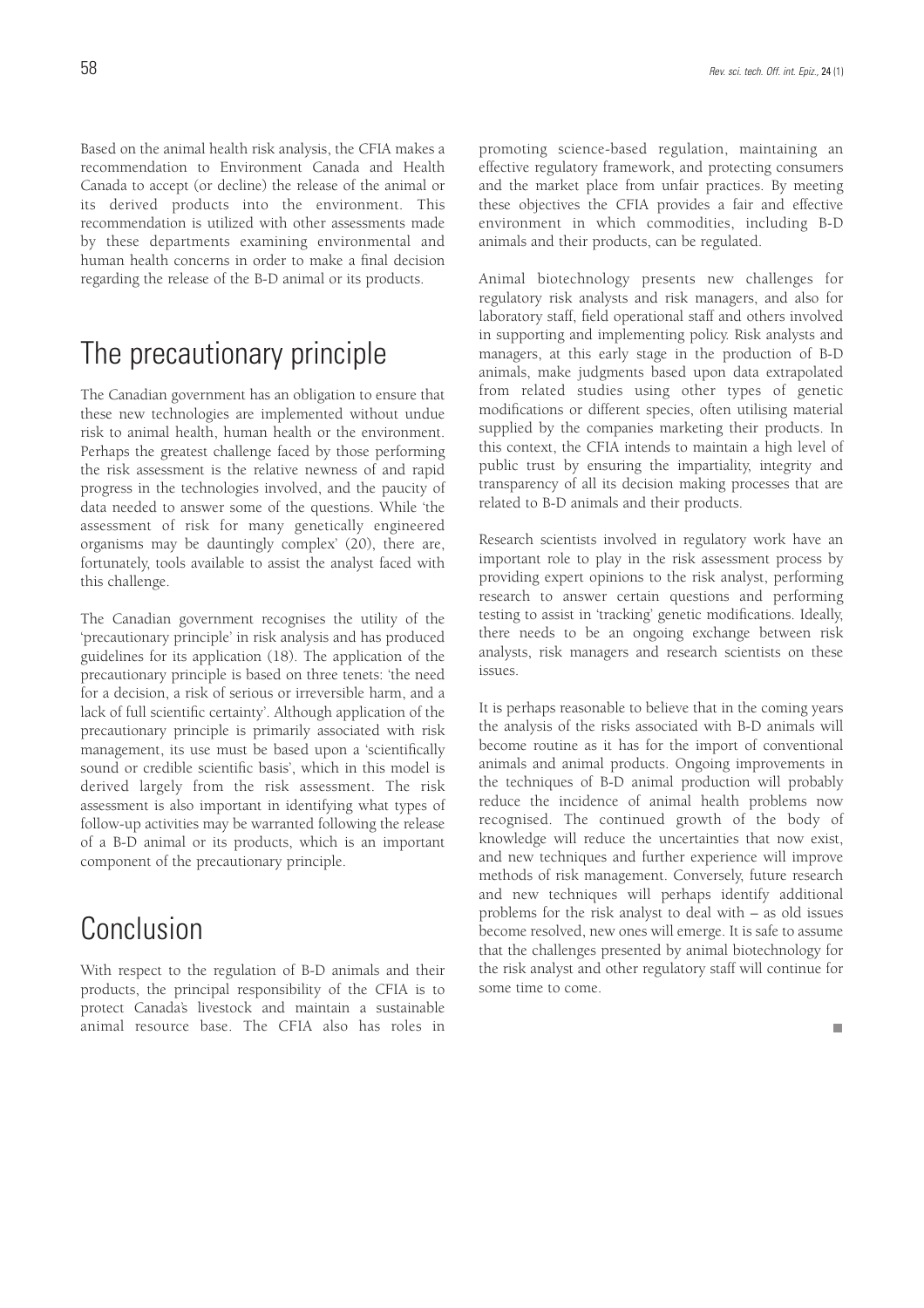## **Un cadre pour l'analyse du risque zoosanitaire lié aux animaux issus de la biotechnologie : une perspective canadienne**

P. Moreau & L.T. Jordan

#### **Résumé**

Le présent article décrit le cadre utilisé par l'Agence canadienne d'inspection des aliments pour évaluer les risques zoosanitaires liés aux animaux issus de la biotechnologie et à leurs produits. Au Canada, les risques pour la santé animale liés aux animaux issus des biotechnologies représentent un des aspects réglementaires parmi d'autres (par exemple, santé humaine, environnement). La procédure d'analyse du risque commence par l'identification des dangers, comporte une évaluation du risque pour chaque danger identifié et s'achève avec la gestion du risque et la communication sur les risques.

#### **Mots clés**

Animal – Biotechnologie – Clone – Danger – Génétiquement modifié – Risque – Santé animale – Transgène.

 $\mathbf{r}$ 

## **Sistema de análisis de los riesgos zoosanitarios ligados a los animales obtenidos por biotecnología: el punto de vista de Canadá**

P. Moreau & L.T. Jordan

### **Resumen**

Los autores describen el sistema utilizado por la Agencia Canadiense de Inspección de Alimentos para determinar los riesgos zoosanitarios que puedan entrañar los animales obtenidos por biotecnología y sus derivados. Estos riesgos son uno de los varios aspectos que, desde el punto de vista reglamentario, preocupan en Canadá (otros son, por ejemplo, la salud humana o el medio ambiente). El proceso de análisis de riesgos empieza con la identificación de los peligros, sigue con una determinación de riesgos para cada uno de esos peligros y termina con la gestión y el proceso de comunicación de los riesgos existentes.

## **Palabras clave**

Animal – Biotecnología – Clon – Genéticamente modificado – Peligro – Riesgo – Sanidad animal – Transgén.n.